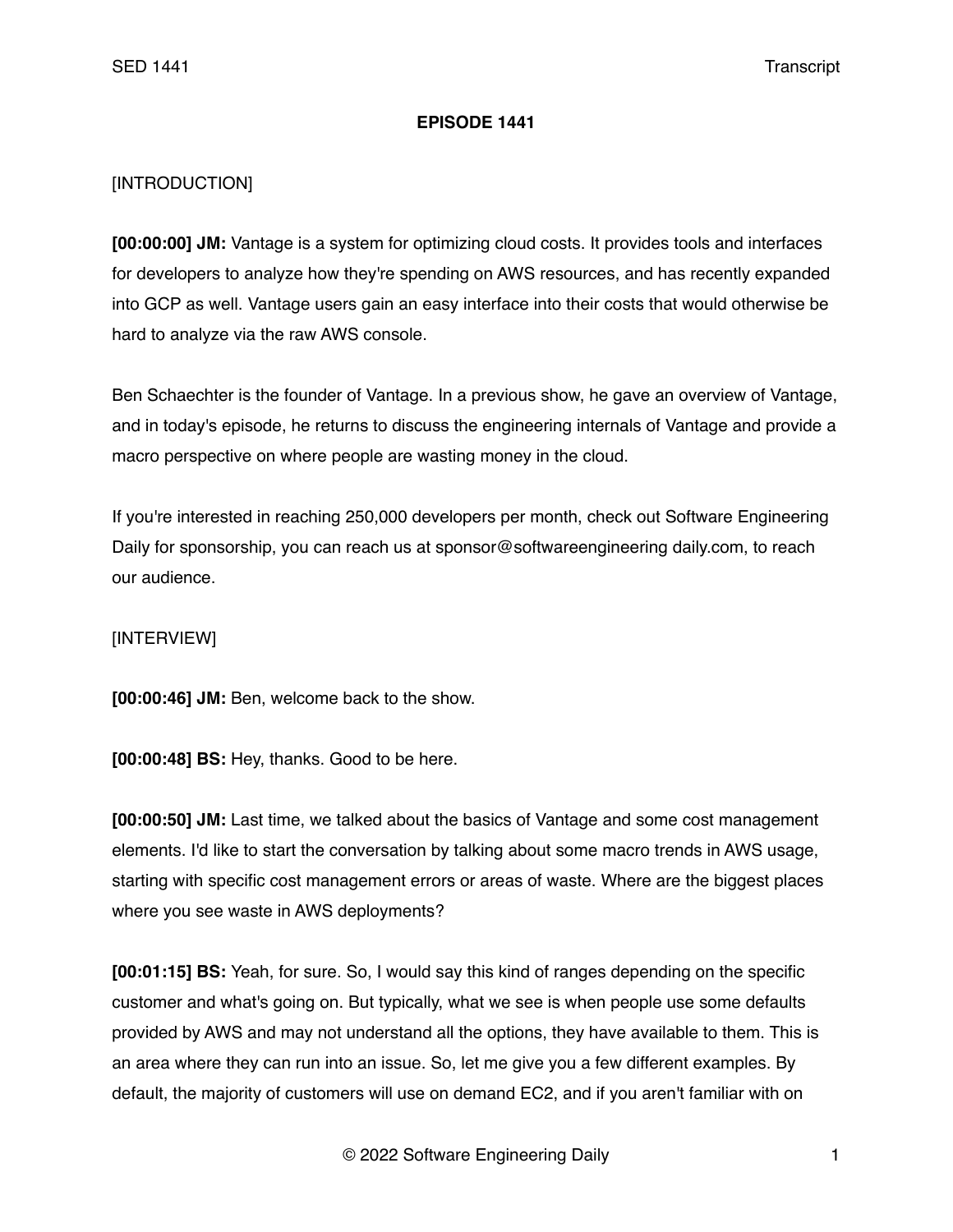demand or spot or reserved or savings plans, essentially, the thing that you may not know at the end of the day is that if you can commit to some specific usage, you can yield some fairly significant savings on EC2. And what this looks like is essentially, you just have to know the certain amount of instance hours or if you want to take a super basic example, let's say you have a single EC2 instance, you know it's going to be on for the full month, and let's say you think it's going to be on for the full year, you can do an upfront commitment, where there's actually no prepayment, and save between 20% to 30%, or sometimes more, at the minimum commitment level on EC2.

So, those tend to be like the largest areas where we can find savings or lack of optimization, but the same kind of thing applies to a variety of AWS products. So, AWS offers the same committed usage model for RDS in the form of reserved instances, with EBS volumes, you may be using the wrong volume type, and with a slew of other products. S3 is another common case where every single file that's uploaded typically by default is done with standard storage. However, there's a variety of options that you can change or tweak that can yield savings. I would say, just to distill this down, the first thing that we tend to see as unoptimized is compute. That's usually the largest area of the bill in terms of what comprises the bill from a customer perspective. But then, services two, three and four things like EBS, S3, RDS, those are other areas where there's kind of these micro optimizations that you can make as well.

**[00:03:25] JM:** And when the average customer sees a glut in spending on those raw EC2 instances, do they typically need to make some drastic change, like, totally rearchitect their application? Or is there some kind of just configuration change in EC2 that they can make?

**[00:03:46] BS:** Yeah, great question. So, actually, we see this as two different things that the user can do. The first thing is, there are financial engineering implications where they don't actually have to change anything related to their infrastructure to yield some of these savings. And the two examples of this are AWS savings plans, which is essentially AWS is modern answer to committed use discounts. There's another option that's reserved instances, which has greater mindshare out there. In concept, it's the same thing as AWS savings plans, but gives less flexibility. But these two things are things that you don't actually have to make any infrastructure changes on, you don't have to change anything about your architecture, and you can yield significant savings.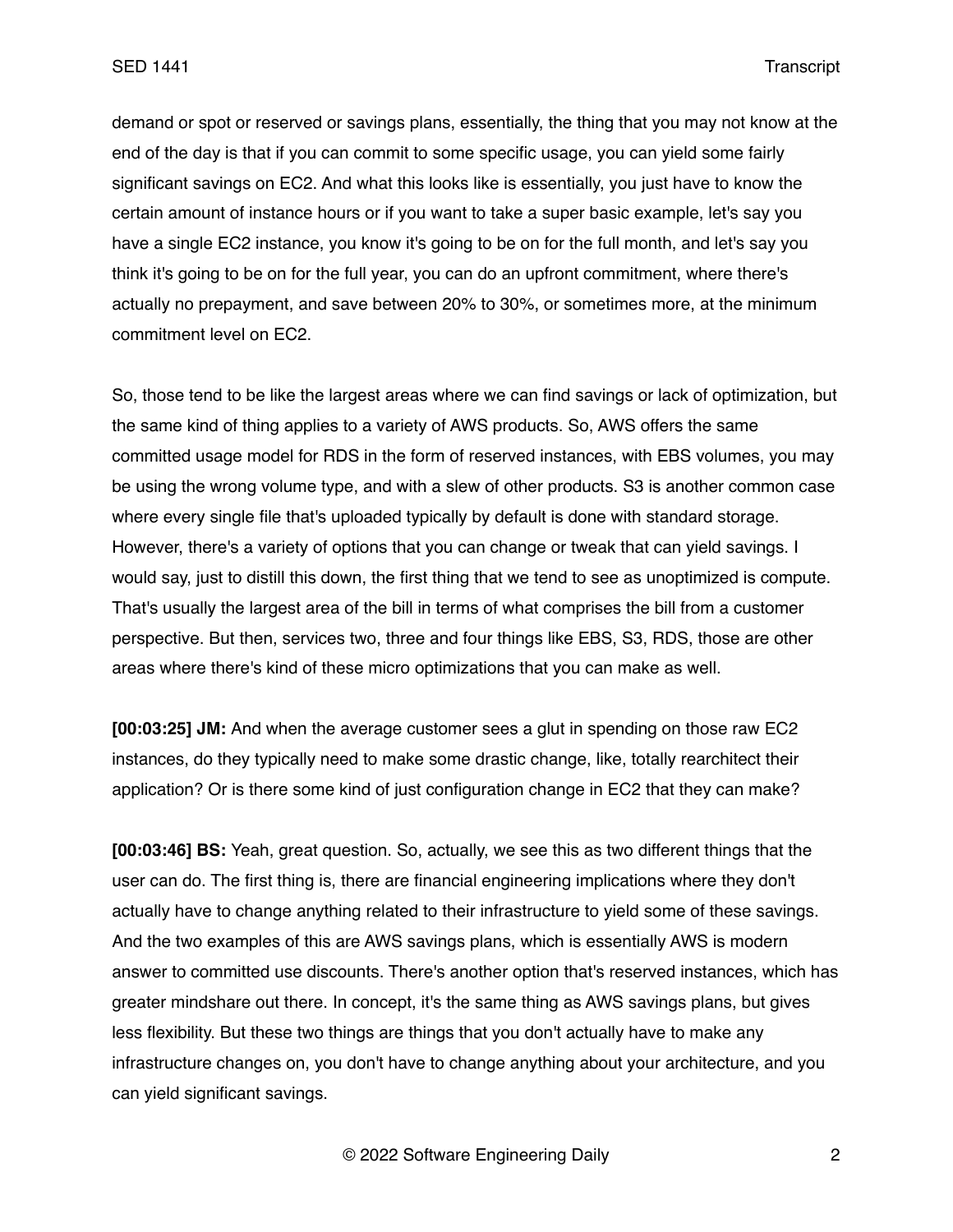SED 1441 Transcript

So, this is usually low hanging fruit that we recommend customers take a look at. In terms of a second swath of things that you can do from an optimization perspective, there are things that do require changes on the customer's infrastructure to be able to yield some of these savings. For example, with S3 storage types, if all of your files that are in an S3 bucket are defaulted to standard storage, but for example, you want to move that from one storage class to another, or AWS offers a service called S3 intelligent tearing, where you can have AWS monitor and shift these files from one storage class to another. They do require changes, typically configuration changes, or one-time migration changes. And then beyond that there's likely other larger architectural things customers can do to really move the needle on cost savings or cost optimization.

**[00:05:25] JM:** Can you go a little bit deeper into how a customer typically responds after seeing gluts in expenses when it comes to compute or storage?

**[00:05:37] BS:** Yeah, I can. The thing that we typically see in the value prop that Vantage provides is really first and foremost, visibility of costs. So, typically, the user flow from the Vantage perspective is a customer will sign up, they'll get integrated with Vantage. These days Vantage will automatically provision a number of, for lack of a better word, business intelligence dashboards that give you visibility into your infrastructure, both by AWS service, as well as resources and even understanding where my costs are coming from.

The optimization part of things is kind of twofold. Vantage has a devoted section on the console, that's called a cost recommendation. And this is our automated way of always profiling your infrastructure and surfacing and recommending things that you can do specific to your infrastructure. So, an example is, we'll take a look at all of the EC2 instance hours that are running, and very specifically recommend to you what AWS savings plan you should buy.

Another example is if you're using the wrong storage type in a specific area, will surface that to you. But then there's a number of things that people get value out of just in terms of diving deeper into, "Hey, we had an infrastructure change go out, let's see how that impacted things from a cost perspective." And they'll go into Vantage and see what the impact is, both in terms of cost going up and cost going down. And then there's kind of the story that we see pretty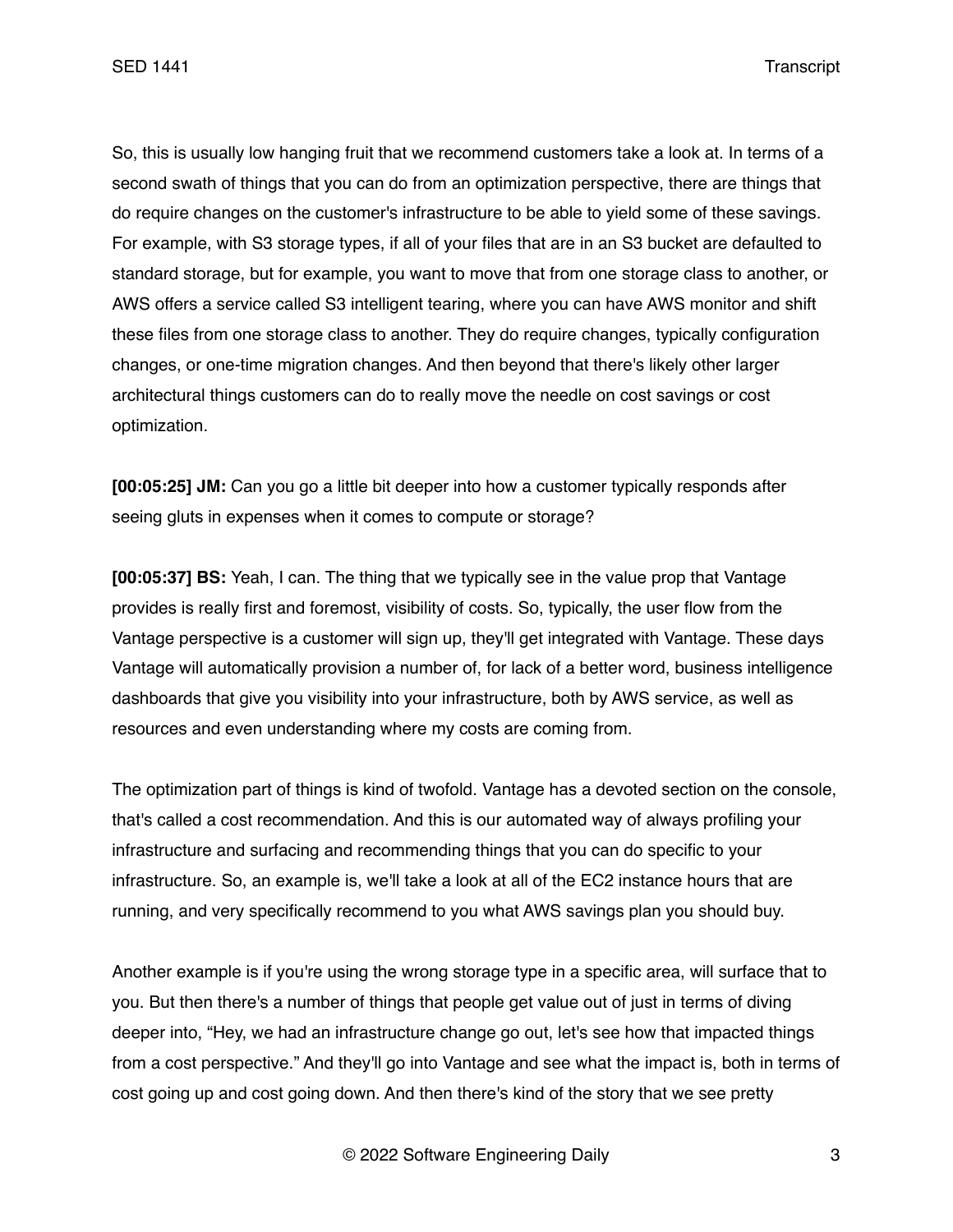regularly these days that we refer to as cost of bugging, where, at least at the time that we're recording this podcast, Vantage is the only provider that's able to give per resource specific drill downs into category and subcategory costs.

I'll give a really clear example, which is, let's say you have a giant RDS instance that you need to take a look day by day of the costs that are coming from provisioned IOPS versus storage snapshots, versus the requests that are coming in, or the underlying box that you're paying for. Typically, what we see the value that people get of Vantage is they'll see their cost go up and dive into one of these resources and see specifically what caused that cost to go up.

So, "Hey, did we accidentally misconfigure something and it's getting a lot more requests? Or did we provision too much in the way of provisioned IOPS or things along those lines?" So, in terms of the original question that you had, it's kind of twofold. There's the visibility that people can get and analyze things from where they're at from a cost perspective, and optimization is not always top of mind, which may seem counterintuitive. They just want to make sure things are trending generally in the right direction. And then when you do have these occasional checkins on optimization, you have the automated recommendations from Vantage to at least have a head start on where to go from there.

**[00:08:31] JM:** Let's talk a little bit about engineering. We did an overview this in the last episode, but I'd like to go deeper today. So, when I plug into Vantage, what's the onboarding process? And what's going on beneath the hood? How is Vantage interacting with my AWS infrastructure?

**[00:08:50] BS:** Yeah, for sure. So, this is an area that we're just, I would say, we have a best in market experience, and we've written this all up on a blog, actually multiple blog posts, I encourage people to go and take a look. So, the way that vantage works, is it is entirely selfservice, you can come on board, you can register an account, you can verify your email. Technically, the way that we integrate with accounts is through something called a cross account IAM role. That cross account IAM role essentially allows us to mimic being you for your AWS account with a certain set of permissions. These permissions are very basic at the end of the day. They're all read permissions, largely taking a look at the ability for us to essentially call cost explorer and listed describe API's on your behalf.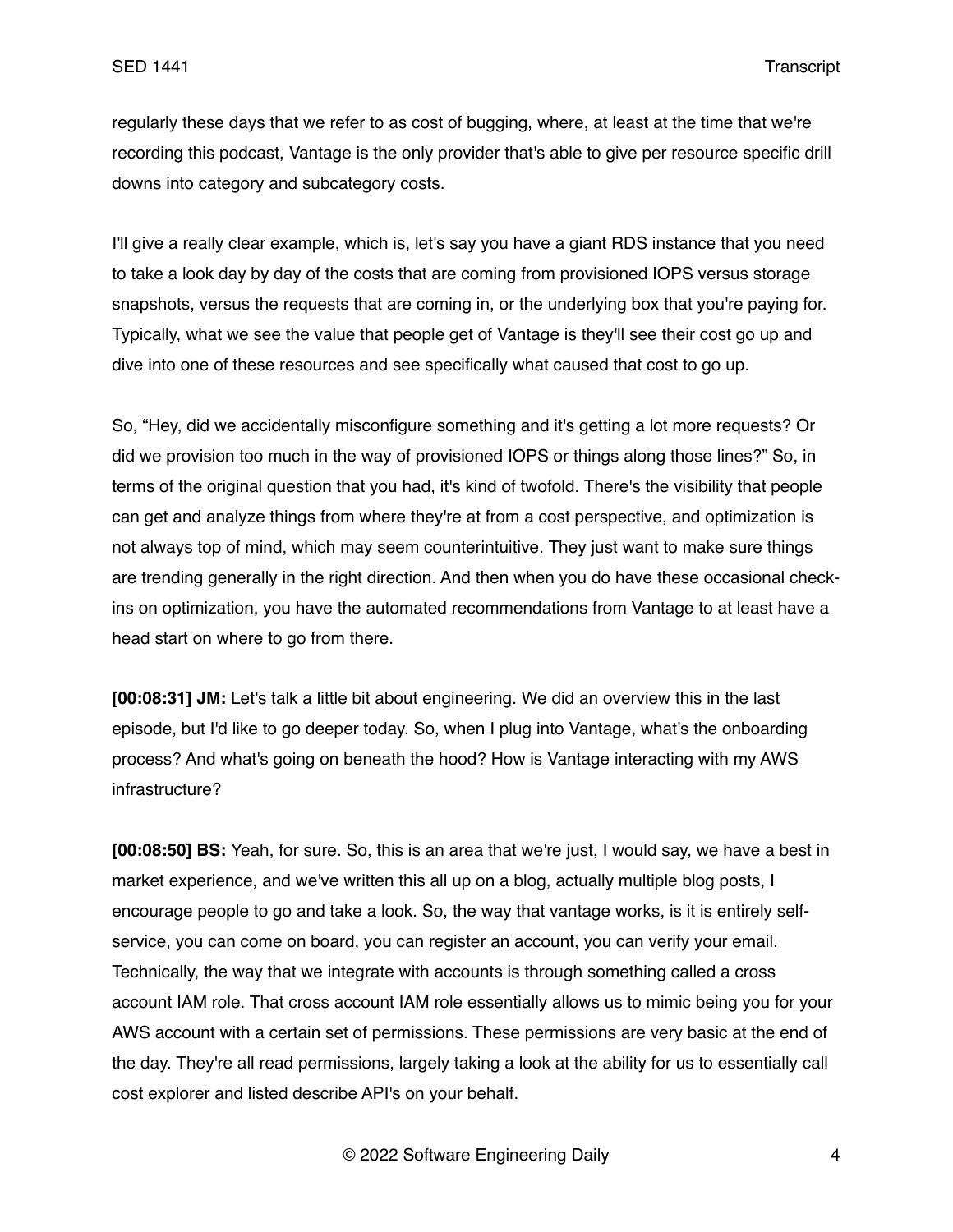So, what Vantage is doing is we're pulling in information from cost explorer, we're creating what's referred to as a cost and usage report integration, which essentially allows us to get the raw billing data and then we're profiling all of these direct AWS service API's. So, listing EC2 instances, EBS volumes, S3 buckets and things along those lines, and this allows us to show you a few things. The first is where are my costs going high level, which we get from costing usage reports and cost exploring certain cases. But then the next question that we can answer is, okay, I know my costs are going up, why? And with our service integrations, which were just kind of always profiling in the background, we can say, here's where your costs are going, and here are the specific resources that are causing these costs to go up. By the way, you can drill down into these specific RDS instances, or you see two instances or whatever is in your account, to kind of join together all these AWS primitives, and give you a really high-fidelity way of interacting with your costs.

So, happy to dive deeper on more specifics around this cross account IAM role, but that's technically what's happening behind the scenes.

**[00:10:51] JM:** Yes. Does that role get full permissions into being able to see all the internal usage and spend?

**[00:11:00] BS:** Yeah, I want to make sure I answer this correctly. So, we're not getting full access to your accounts. It's actually the way that we create this role is we give you a CloudFormation template, which you can go in audit, and on our documentation, it has a full list of permissions. There's a very long list of permissions. But the reason for that is it's largely looking at a whittled down list of IAM permissions, that only gives us the ability to see cost data, and then metadata about various resources. What these maps to in the AWS world are, typically list and describe actions. So, for example, we can see what S3 buckets are in your account, but we can't read from those S3 buckets. Or we can see what RDS instances are in your accounts, but we cannot query the actual underlying database.

So, the permissions that we're getting essentially allow us the bare minimum scope down that Vantage needs to do to do its job, which for us, is cost and usage report, cost explorer, and then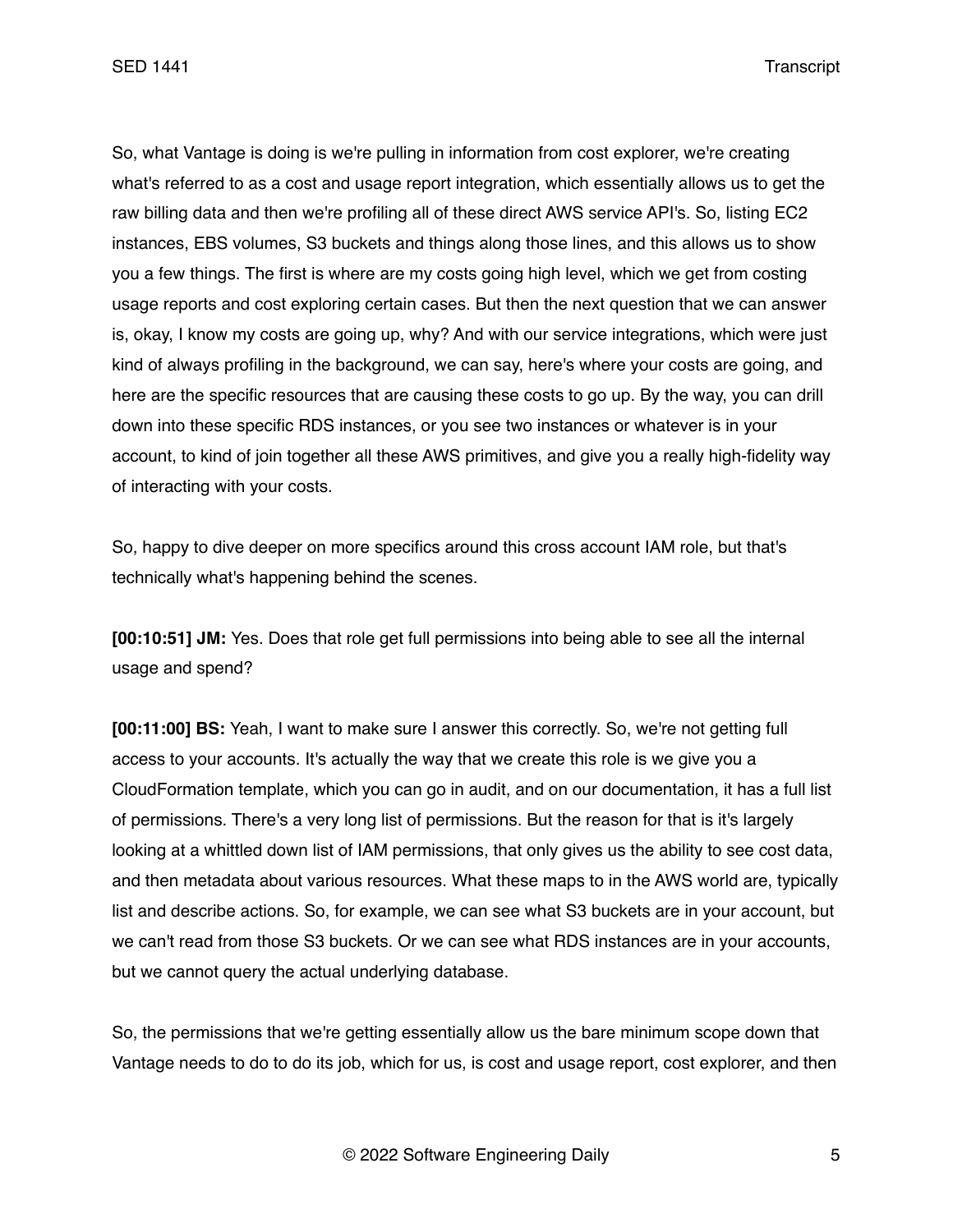what looks like a long list of permissions for AWS service API's, but essentially looking at list and describe actions for the majority of AWS services. Does that kind of makes sense?

**[00:12:15] JM:** Yeah, definitely. I'd like to talk a little bit here about differentiation. I think we talked about this a little bit in the last episode. But there are so many of these cost management platforms, is there a differentiator in your approach in terms of how you gather information versus other cost management platforms?

**[00:12:39] BS:** Yeah, good question. So, the thing that's been surprising about the space is, we, as far as I know, are the only self-service platform out there. I don't know why this is the case, and I'm sure me mentioning this, if there's competitors that are listening in on this interview or things along those lines. But every other provider seems to be top down, sales driven, and Vantage is taking the exact opposite approach, which is self-service, bottoms up. Anyone who's listening to this can go and create a Vantage account in five minutes. They can connect their AWS account and go from there. And then from a feature perspective, we actually, over the span of the last year have majorly closed the gap in terms of us providing features of what other incumbents have provided. We're actually excelling in a number of ways that we're now offering features that the majority or in fact, all of other competitors in our space, don't have.

So, one very clear example that actually just launched a few weeks ago, happens to be one of my favorite products that we've launched, if not the favorite, we call Savings Planner. Savings Planner is a tool that allows for forecasting, and what if scenario planning. You can model arbitrary future compute spend, you can invite your finance team or your finance counterparts, or whomever in your organization to model out what specific commitments could look like. We're the only provider in the market that has something like this and it's been a huge hit with all of our enterprise customers.

That's one of the clear examples. As far as I know, we're the only provider that also shows granularity down on a per resource basis for I think, somewhere between 40 and 50 AWS services at this point. So, in some of the things that we were mentioning, throughout this interview, on cost of bugging, a lot of our users get major value out of drilling down into specific resources, see why certain costs are actually increasing on a per resource basis. Some of these products that have been around in market for 10, 11, 12 years in some cases, specifically like a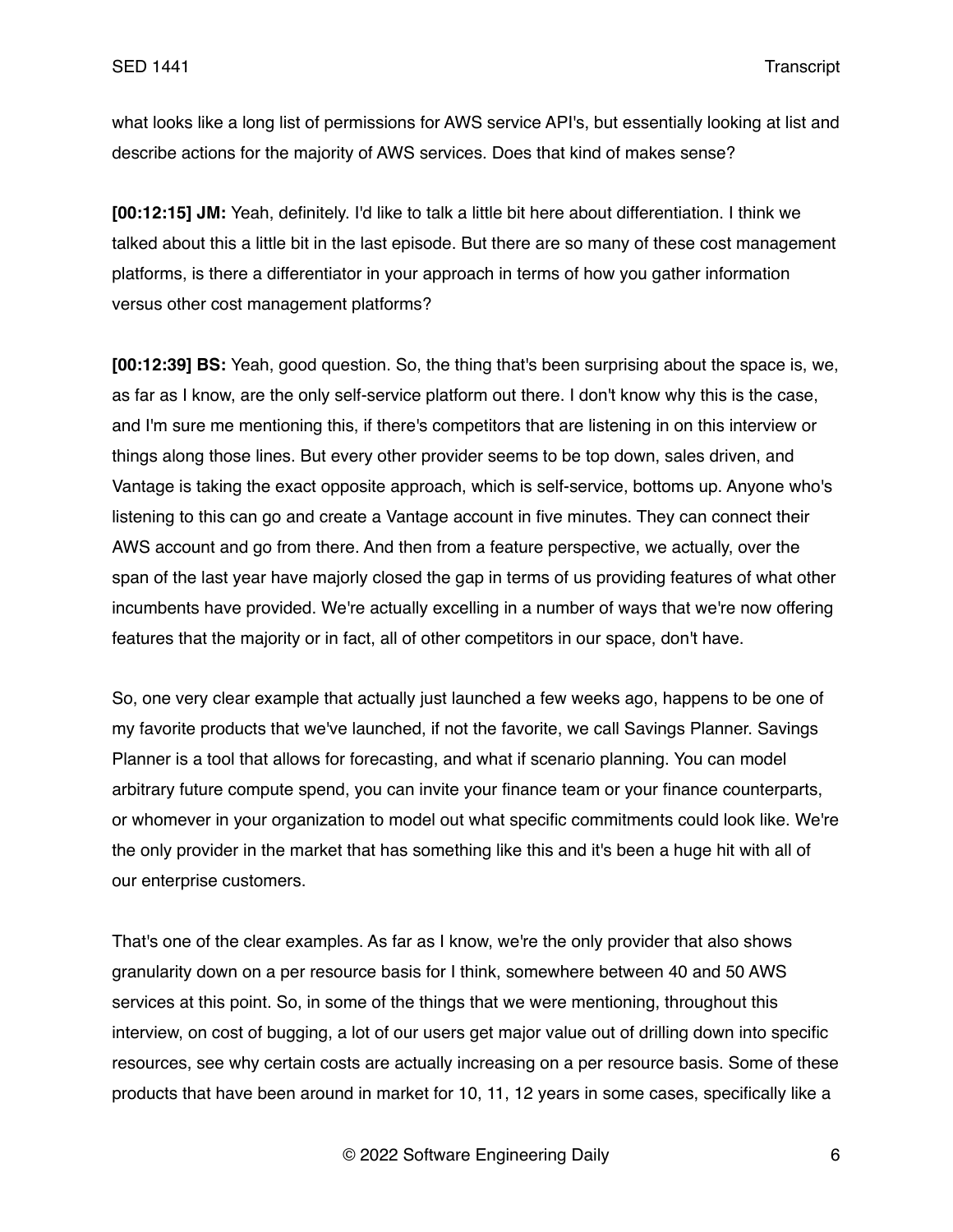cloud health or cloud ability. We just have a number of their customers transitioning over these days for either lack of sophistication, lack of modernization. In some cases, the pricing model doesn't make sense, and so on and so forth. But yes, it's a crowded space. I think Vantage is doing a great job on just product execution, and then just our approach on a go to market basis is also very different.

**[00:15:12] JM:** It also seems like there's differentiation, when it comes to what you can layer on top of the basic cost information aggregation. You can do forecasting and just take more advantage of the data that comes off of these different services that are getting monitored. Can you talk about some of the features that you've built on top of just gathering basic costs or expenses? Obviously, you can easily gather the various servers and storage systems and caches and load balancers. You can gather that cost data, but being able to project where that information is headed and the cost trends, if you could do that, you can obviously help the user prioritize where to cut costs. So, can you talk about some of the features that you can build on top of that basic cost discovery layer?

**[00:16:15] BS:** Yeah, for sure. I can even expand on some of the things that I mentioned before, which is, the way that we think about Vantage is that we want to be the full representation of your P&L as it relates to cloud costs. So today, we have support for AWS, in another couple of weeks, we'll have support for Google Cloud, and Azure makes sense as the likely next candidate. However, there's a long list of other services that makes sense here that are typically line items, two, three, and four. These are things like Datadog, and CloudFlare, and PlanetScale, and Sumo Logic, the list goes on.

Now, what's interesting about all these providers is they're largely wrapping whatever the base primitives or recommendations are on top of AWS. AWS is always going to tell you the best way to optimize within the confines of your AWS account. What Vantage aims to do is by integrating all of these providers, we can give recommendations cross provider, and we've actually done a couple of these already this year, and they've been super popular in terms of maybe the best thing for your organization is not to use CloudFront, it's for you to use Cloudflare. Or in specific examples, maybe it's not the right thing for you to use RDS, you should be using PlanetScale, where pricing can make sense there.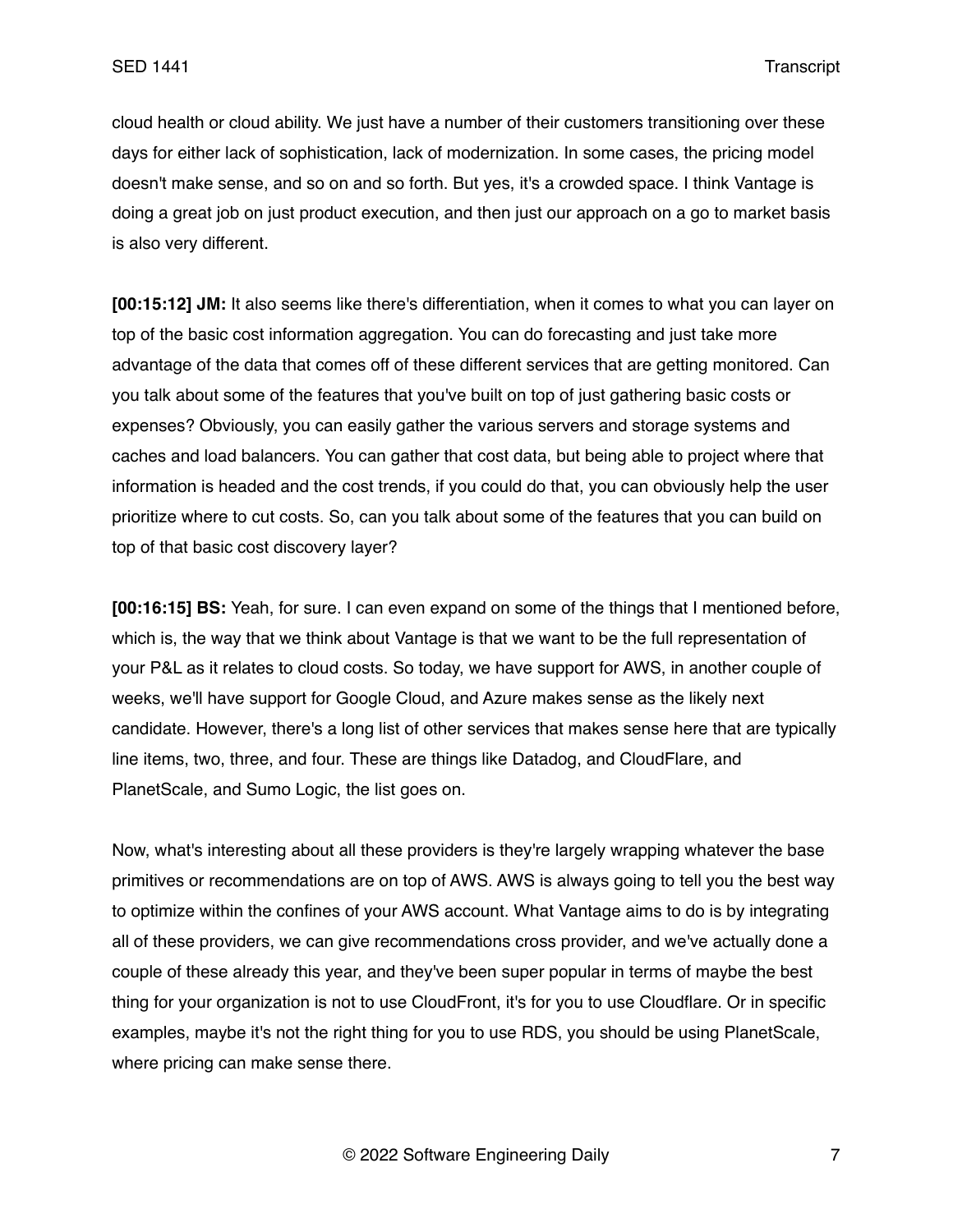So, to the original intent of your question, there's a number of things that we provide, in terms of optimization on where things can go with AWS, and we offer this, I guess, to your original point, kind of like enrichment features, or business intelligence features and savings planner, the modeling, and what if scenario planning tools, one of those where it's finance schemes, we're doing all of this in conjunction with engineering, in spreadsheets, or over Slack or things along those lines. Now, they have an interactive kind of space on Vantage to come in with their actual data, simplify everything down, save these models and share them. There's a number of forecasting features that we provide.

The things that are going to be super interesting, as people listen to this interview now and kind of throughout this year in 2022, they're going to see a number of features that are going to be more cross provider recommendations, or more collaboration features on top of some of the optimization features that we have on top of AWS. But I think increasingly, people are looking at what are the best options beyond just the core AWS service has provided, because we're just seeing a maturation happen from all these products in market from other service providers, other infrastructure providers, and so on and so forth.

**[00:18:53] JM:** You mentioned like a difference in cost between, for example, using an AWS native database, and using something like PlanetScale, which is a newer database system. We've done several shows about that. How dramatic can the cost savings be between those AWS native services and specific providers?

**[00:19:19] BS:** Yeah, so the answer is, it depends, which I know is always kind of the answer when it comes to anything infrastructure cost related. It depends. So, we actually just published a blog post that I say if you're curious about this, we give a full breakdown of here's what RDS gives you, here's how they think about pricing, here's PlanetScale, here's what they give you, here's how they think about pricing. The biggest distinction between these two providers is RDS, you're paying for something all the time that's sitting there, which for a database totally makes sense, right? And PlanetScale has a more usage-based approach that kind of going back to what I was saying on the "it depends" answer.

If you have a largely unutilized RDS instance, they can make a ton of sense to use PlanetScale, you can probably reap significant savings and we give an entire breakdown of how you can

© 2022 Software Engineering Daily 8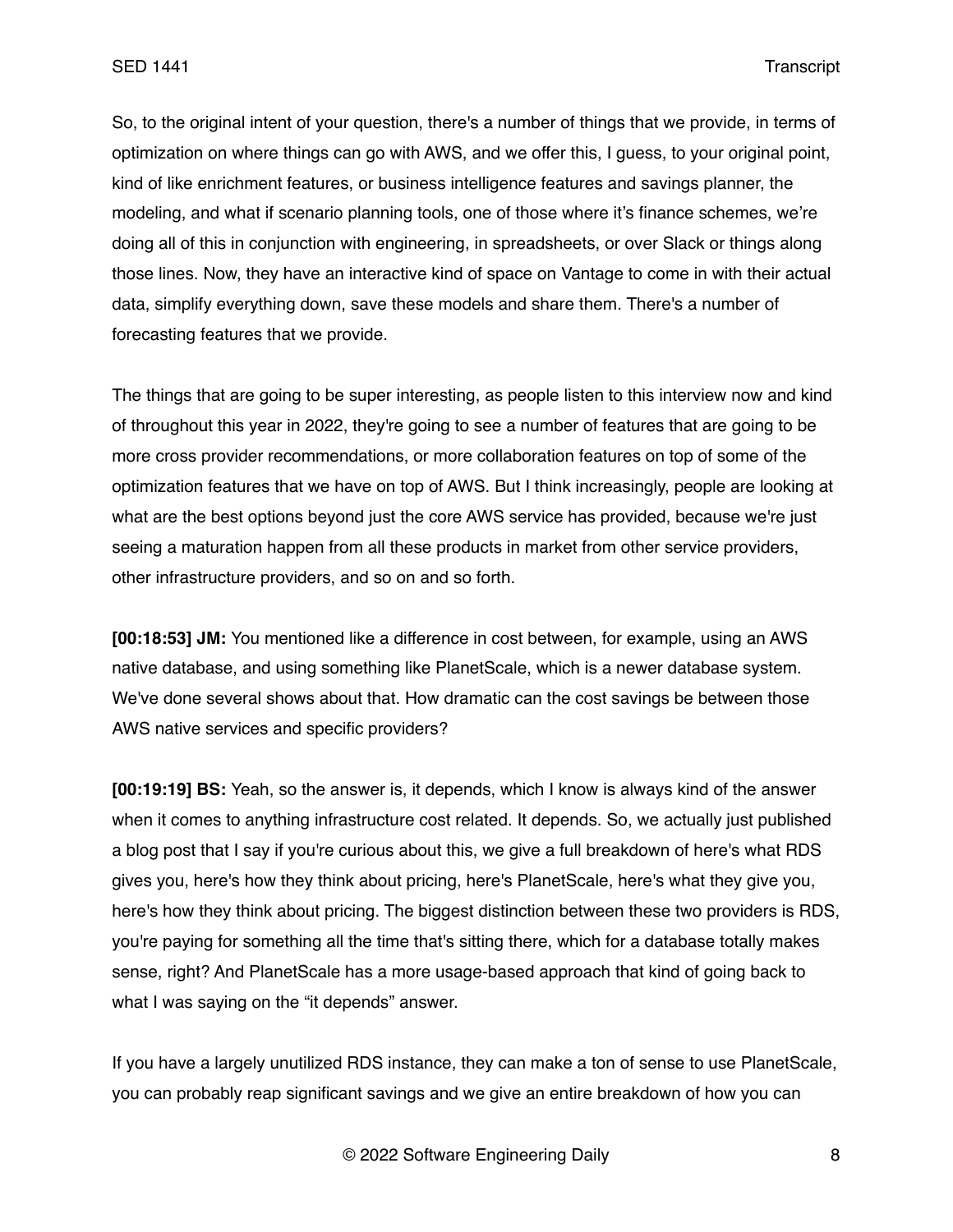think about this in that blog post and are actually working on kind of formalizing or automating, looking at what your RDS instance usage is on AWS, and potentially providing a cross provider recommendation in the Vantage console of when it can make sense to use PlanetScale. The flipside is that if you're really hammering your database, RDS can actually make a lot more sense in certain cases than a PlanetScale.

So, the answer is, sadly, it's complicated, and you could have significant savings one way or another, depending on your usage patterns. I don't know if I want to give like a specific quote on the amount of savings one way or another. But just because I don't have the information on top my head, but I wouldn't be surprised if one way or another, you could get 30%, 40%, 50% savings versus RDS which is like, significant, right? Again, it just depends upon your organization, what the usage patterns are, and things along those lines.

**[00:21:08] JM:** Coming back to just the basics on AWS. Let's say I install Vantage, and I get this report back of my expenses across storage and compute, and all the other services I'm using. Is it a straightforward practice to figure out like which of these services I should be optimizing? Is it as simple as just looking where the most dramatic costs are and discovering, and then just by looking up how I can save in these individual services? Is there some procedure, obviously, you can get a report back, but what's the action item on getting that report back? Is it only reporting or is there also prescriptive line by line, ways of how you can save money on each of these different services?

**[00:22:06] BS:** Yeah, so when a customer signs up, and they connect their account with Vantage, the first thing that they get is an interactive dashboard of essentially their top costs. Usually, when someone comes on board, it's not a surprise of like, "Hey, I'm spending the most on EC2 or RDS or things along those lines." If there is a surprise, that's usually the first thing that they'll kind of diagnose. Sometimes data transfer can be something kind of sneaky, that people are unaware of what they're using.

To your question, okay, I understand my costs, I understand what your services are coming from, what do I do next? And there's kind of two things that we offer from the Vantage side. One is, we do have automated cost recommendations that give you specific, it'll say along the lines of, "Hey, for EC2, we think you can save this dollar value with this, which equates to this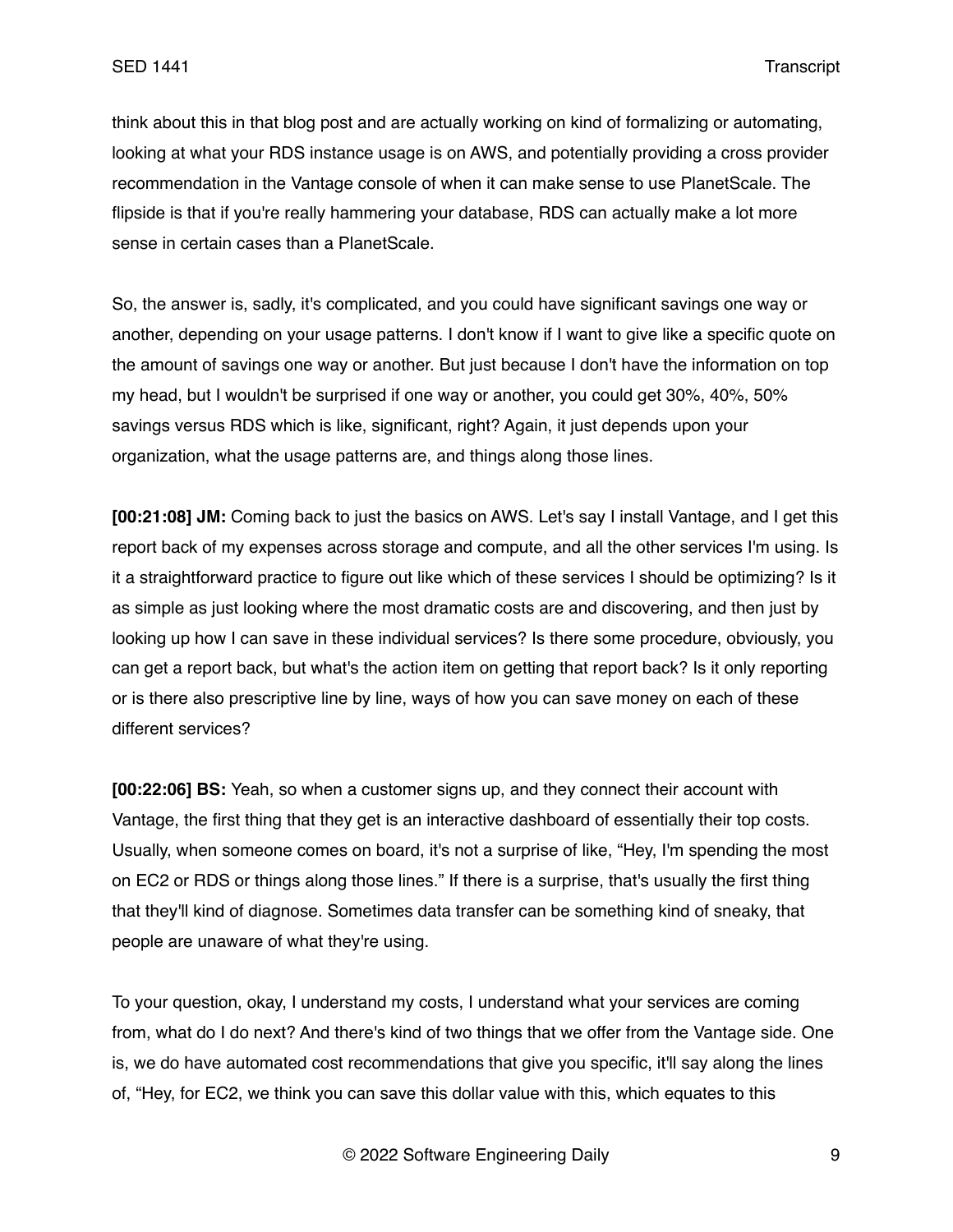percentage of your overall bill for the last month, and give an automated description of what we recommend for you to do." And where there are specific resources that match that cost recommendation, we'll also link you to those specific resources in the Vantage console.

So, let's take an example. An example is S3 might be one of your top cost centers, you can go to cost recommendations, after connecting your account on Vantage and we'll say, "Hey, for S3, we think we can save you 20% when you shift from standard storage to infrequent access. Here is the specific buckets or objects that we think that this is a candidate for and someone on your team can go in there and evaluate this information from Vantage and choose to make an architectural decision going forward." And so really, what we provide is visibility in automation for understanding your costs and what you can take action on. The cost recommendations are meant to give you a head start on those things.

The other thing that's actually just, it's public, it's hosted at handbook.advantage.sh. We call it the cloud cost handbook. It's entirely open source to so contributions that come from the community. But what we do is for AWS, and we want to expand this to Google Cloud and other providers is give us super, super informative, easy to understand kind of editorial viewpoint on the things that you can do per AWS service to save money. So, it'll essentially go through each individual AWS service, and give you the top three things that you can think about from a cost perspective. And we actually get like a fair amount of feedback from the community that this kind of stuff is helpful, or they didn't know about certain concepts, or they didn't know that they had certain options to them available on certain AWS services. So, our stance is visibility gets you 80% of the way there. There's another 10% that's just in the form of these cost recommendations. And then there's probably another 10% just on like education, understanding, making people kind of aware of the options that they have available to them. That's a verbose answer to all the things that we kind of give customers from our end.

**[00:25:09] JM:** You mentioned you have implemented the GCP integration recently. Have you noticed any important differences between the cost structures of a typical GCP deployment versus an AWS deployment?

**[00:25:26] BS:** Yeah, so we are just to set expectations here. So, we are in early access with Google Cloud right now. And by the time this is published, hopefully will either be at the end of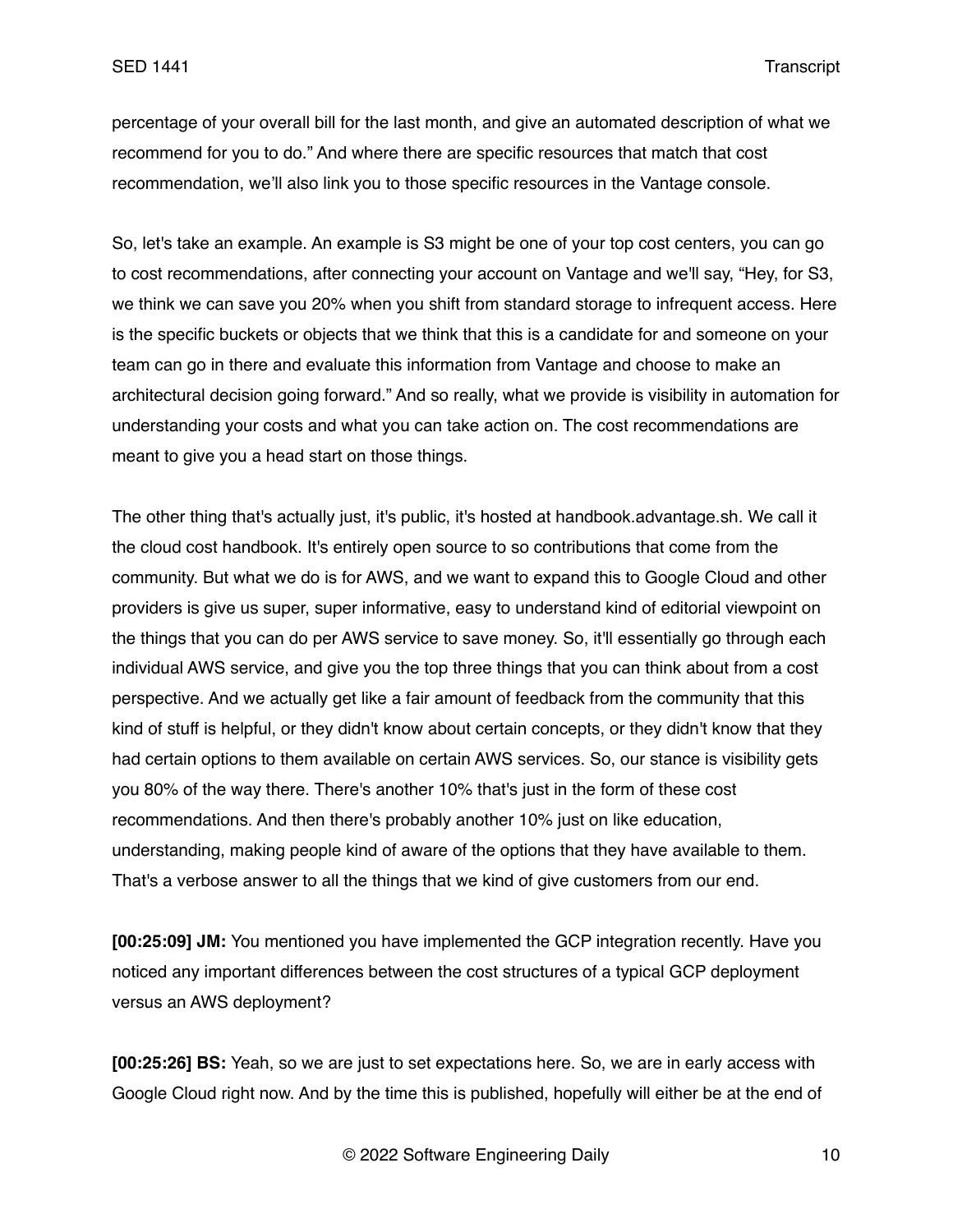that, or in general availability. There are options for people who are entirely in on Google Cloud to use Vantage. Or if you have costs across both AWS and Google Cloud, you can kind of see that in a single pane of glass in the Vantage console.

In terms of differences between Google Cloud and AWS, I don't think we're far enough along on our Google Cloud journey to give broader thematic things of what we're seeing in terms of like, this is what compute costs look like on AWS versus Google Cloud or storage versus Google Cloud. Throughout this year, hopefully, we'll get that information and be able to share some of it. The things that we're seeing are just the differences in terms of how these providers actually expose their billing data, and I would say that Google Cloud does a much more modern implementation of billing data than AWS, which is just really nice for us to be working with, on behalf of our customers, and essentially, everything's backed by BigQuery there. So, it's all a queryable, we can pull in this information a lot easier than actually processing the underlying raw CSV files from AWS. So hopefully, more to share on that in the future, and we'll definitely be something that we publicize, but we're still early enough with Google Cloud at this point that no major things to share on that front.

**[00:26:55] JM:** Who is the typical user of Vantage? Does it get exposure to the financial teams or the senior leadership? Or is it particularly in the purview of the engineering teams?

**[00:27:10] BS:** Yeah, so this is something that we've seen kind of grow and evolve over the span of the last year. It's really stage dependent on the organization. So, I'll speak through what we see at different stages. At a startup or individual level, it's typically the easy answer, which is it's usually the technical co-founder, or like lead DevOps engineer, lead engineer. So, this is typically like a co-founder and CTO or something along those lines, really small team, and they'll invite just the rest of their startup. So, whether it be their CEO wants to see costs on a regular basis and get an email about them, or just have their entire startup engineering team in the Vantage console, kind of clicking around and taking a look at what's going on. That's what we see kind of at the lower end.

In terms of, I would call it like, it's usually referred to as like mid-market, I guess, more objectively, but for us, we see it as like SMB growth stage startup. It's usually like head of infrastructure, or lead DevOps engineer, who will sign up for Vantage. But then depending upon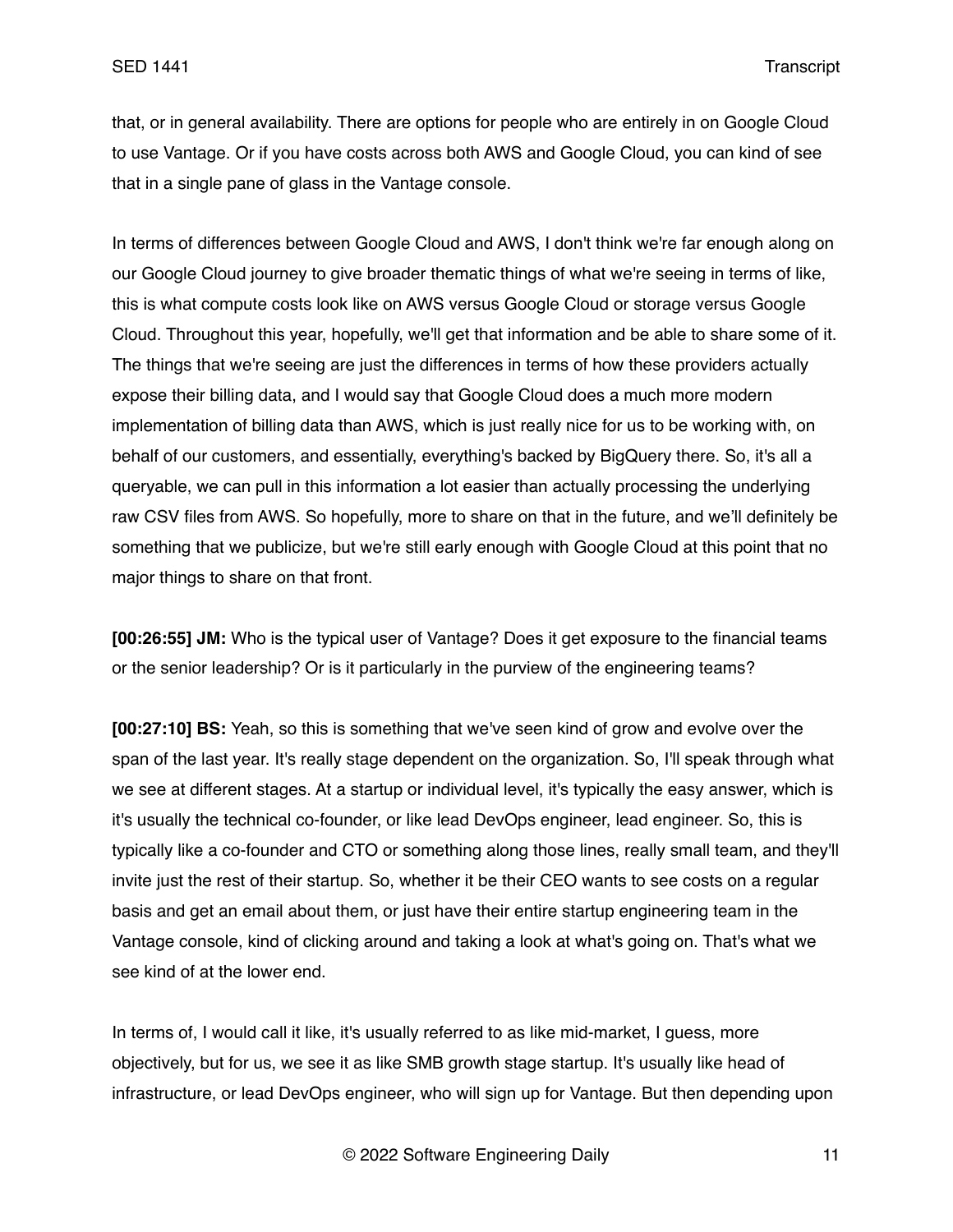the sophistication or maturity levels of the organization, in terms of like what employees they have, they'll sometimes invite like, well, first of all, usually all of their engineers, or at least the engineers that have an impact on anything cost related. And then on the management side, or finance side, if they have like a VP of finance or finance lead, they typically will invite them specifically for commitment, collaboration, modeling.

So, "Hey, we want to buy this amount of savings plans in this month", they'll show it in our savings Planner Tool, send that model to their finance team who approves the budget, and kind of has all the information there for them to get going. We've had what I would call a very large poll from enterprise users in the span of the last year. So, these are publicly traded companies, and what we typically see there is usually an embedded cloud costs team, or FinOps team, where there's usually a person with a job title of head of cloud costs or lead FinOps analyst or things along those lines, where they're kind of on the usually on the platform team that's taking a look at costs, kind of on behalf of the broader organization. And there might be one or two finance counterparts, but usually it's on the engineering side. I would say on the enterprise side, it varies dramatically in terms of sometimes it's just that person who's in the Vantage console, other times they want to invite 250 engineers to assign to specific cost reports and get alerts and things along those lines. So, it really varies, I would say like just dependent upon how the organization culturally is thinking about costs. That's typically what see across the board.

**[00:30:03] JM:** For complicated deployments with, let's say, some number of EC2 instances, Kubernetes clusters, maybe a database that's running on, I don't know, maybe they decide to manage their own database on top of another EC2 cluster. What's the practice of using cost management information to right size the instances that this various infrastructure is running in?

**[00:30:30] BS:** Yeah, interesting question that pops up a lot on the Kubernetes side of the house. So, there are general right sizing things that you can do just on pure EC2 or RDS and Vantage pulls in CloudWatch metrics alongside your cost information. So, you can take a look at, "Hey, are we actually highly leveraging this vCPU or memory or disk IO or whatever with the specific EC2 instance?" There are some specific recommendations that Vantage will make into, I guess they would be considered right sizing recommendations. So, like, "Hey, you're not leveraging the vCPU or memory on this machine, you can change it to this other instance, type and save X percent." And that's kind of one swath of work that we hear about occasionally.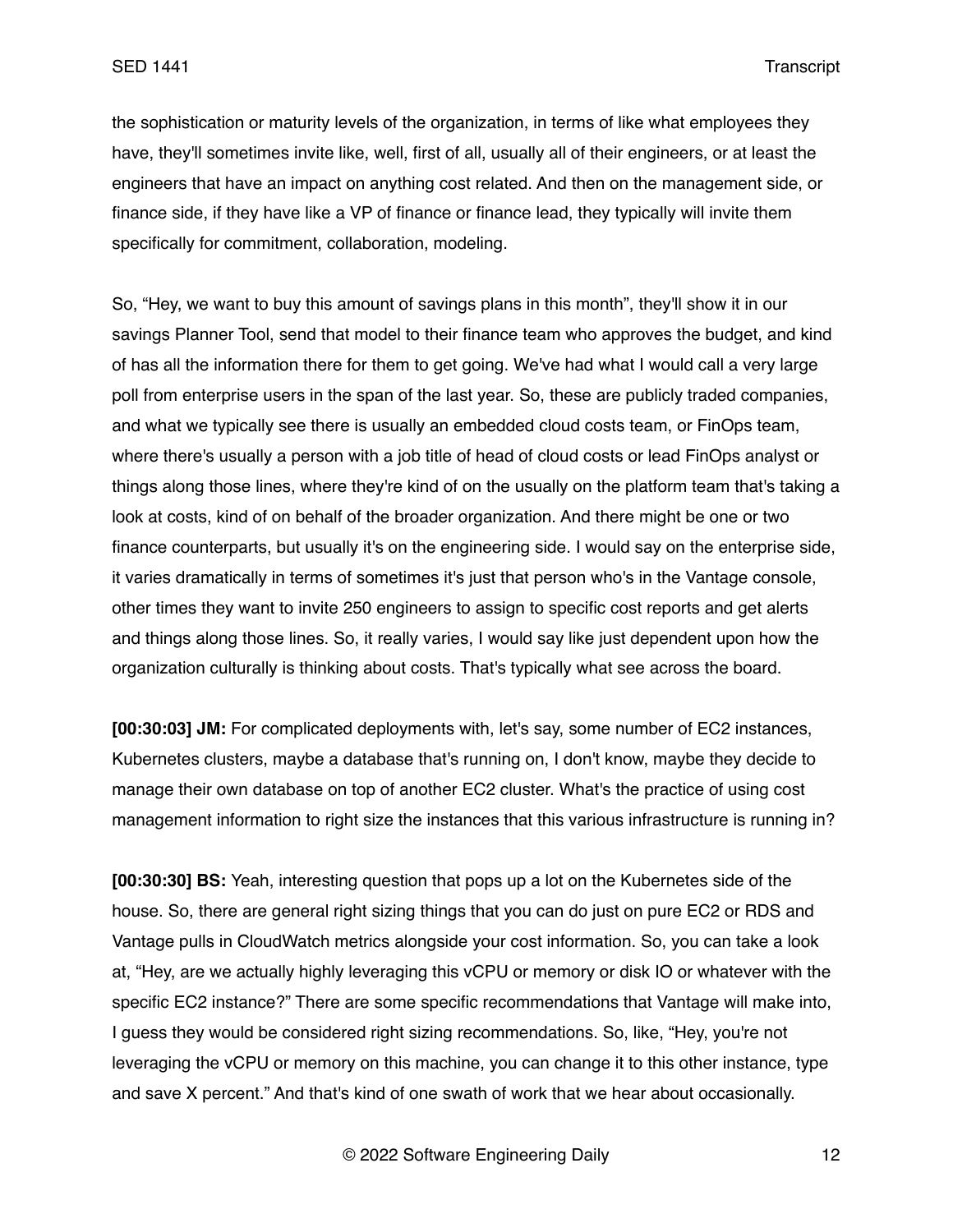SED 1441 Transcript

Although typically, these days, we feel like organizations usually doing benchmarking in an upfront manner where they have a pretty good handle on the EC2 instances that they are using from a performance perspective. And so, then it becomes, "Hey, we have a Kubernetes cluster, is our cluster too big?" It's really the distillation of the customer question. Or really, is it being utilized in a way that we're maximizing our spend? So, Vantage, I guess, since the last time we talked, we do have full-fledged Kubernetes support. And in this, we give a breakdown of your cost by Kubernetes service, namespace, label things along those lines. But the thing that people get a lot of value out of is also just seeing the unallocated amount of your cluster for which there's new Kubernetes pod running. And as a result, you may have some waste, depending on the size of your cluster.

So, you do get this out of the box in Vantage if you make our Kubernetes integration, which is pretty light, just over time, you can monitor on allocated space within your Kubernetes cluster as a percentage of your cluster and make right sizing decisions from there from a cost perspective. I'm trying to think if there's anything else beyond Kubernetes, that may make sense here from a cost perspective. Nothing's coming to mind. But I would say those are the three big swaths of cost savings potential would be EC2, right sizing, RDS right sizing, and then Kubernetes cluster right sizing.

**[00:32:50] JM:** Are you able to gather any interesting macro statistics from all of the deployments that are using Vantage given that you're seeing so much information?

**[00:33:03] BS:** Definitely. So, we haven't really shared scale of the amount of data that we see. But I'm comfortable saying that we are tracking now in the hundreds of millions of dollars of annualized AWS costs. I expect that that will hit a billion this year, over a billion. I think is like, actually, I feel pretty comfortable with saying that just given the growth. I mean, when you have line item data for that scale of costs, you definitely see some interesting stuff. We've exposed a little bit and in general, I try and err on the side of not exposing data just because I think it's like something that should be held internally, although we do aggregate and anonymize and expose certain things.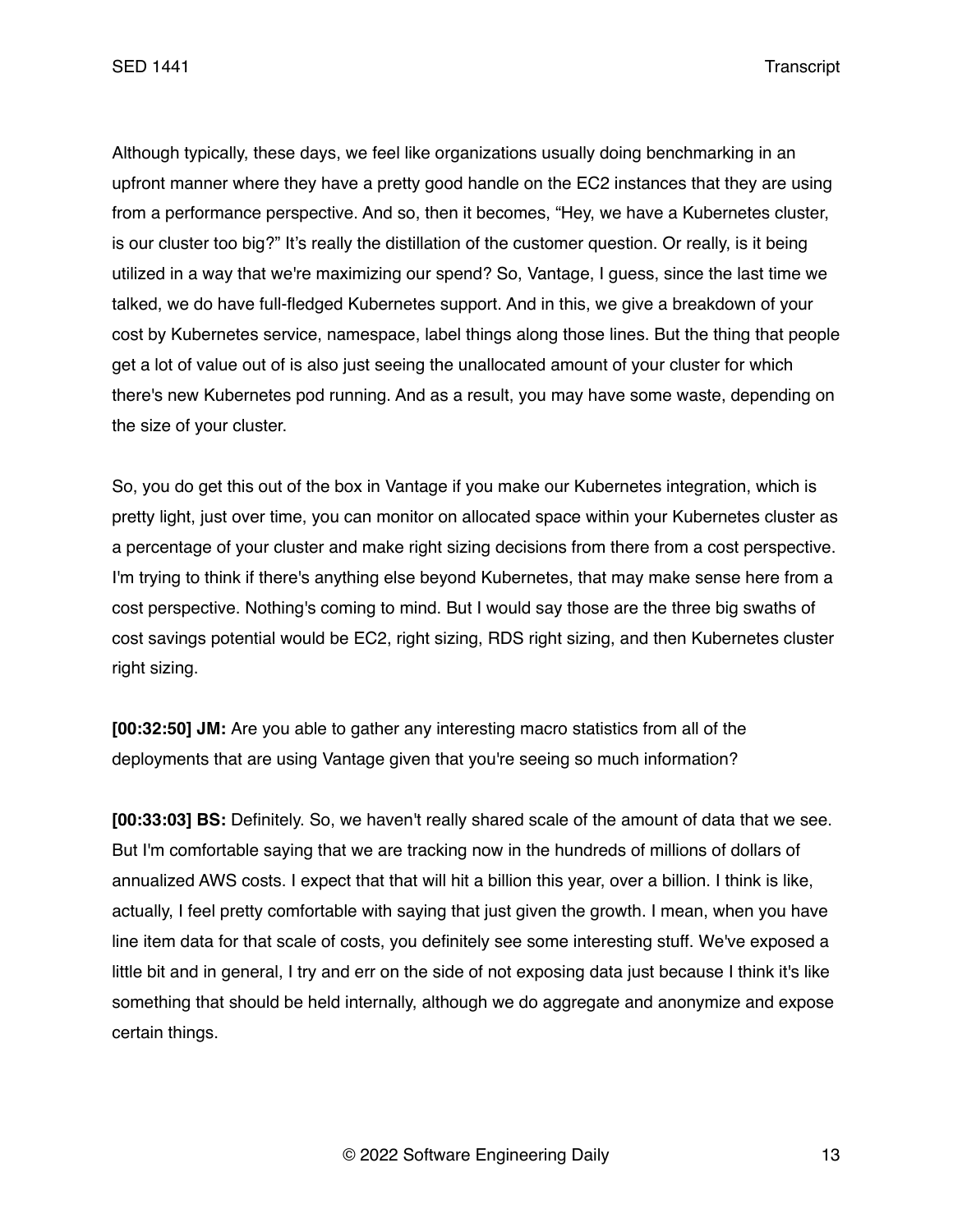So, one thing that we've done is, we host and maintain leaderboard.vantage.sh, which gives a ranked list of all AWS services as the amount of costs that they incur for customers. And it updates every single day. It's pretty interesting because the top 10 things are probably not a surprise. It's like okay, EC2 or data transfer, EDS or things along those lines. But what is interesting is when AWS launches a new service, and you can see how quickly or not quickly it's growing from a cost perspective. So, that's one piece of information that externally people can go and take a look at today. It's just kind of generally interesting information. We do have a lot of stuff that we've looked at internally in terms of like, how much is Fargate growing versus ECS or EKS? Or how much are the specific EC2 instances being adopted? Or Graviton, what is Graviton adoption by customers versus other chipsets? And so, we do have a lot of extremely interesting information we would love to expose this data. It's really a team bandwidth thing, which I guess the pitch here is like we do have a number of open jobs. We're hiring. We'd love for someone in the data science kind of fashion to come in and help us with this stuff. But yeah, a ton of super interesting data. The thing that's interesting is like the bill tells you everything about what people are doing on AWS at the end of the day. So, a lot of just like, really, really interesting data.

**[00:35:16] JM:** Have you thought about what other features you're likely to build after expanding to the other cloud providers? What else could you build on top of this platform?

**[00:35:28] BS:** Yeah, good question. So, in terms of the near-term roadmap, the things that we're looking at are what I would call more like, table stakes type features. Essentially, replicate what we've done on AWS, and apply it to Google Cloud and Azure. And if you haven't used Vantage, or even if you have used Vantage, one thing that we take super seriously is just ease of use, simplicity, and like an intuitive design. So, there's a challenge on just making sure that across these providers, things just work in the way that you expect them to work in a Vantage kind of friendly way. There's a lot of work, both engineering and design wise, in terms of being a cusp, like we're talking about some enterprises that are like 80/20 split across AWS and Google Cloud, and just making sure the reporting functionality across those clouds is done in an accurate and seamless manner, is a good amount of work.

In terms of other things that we have, besides what I would call table stakes, enterprise features, which are things like role-based access control, SAML integration, things along those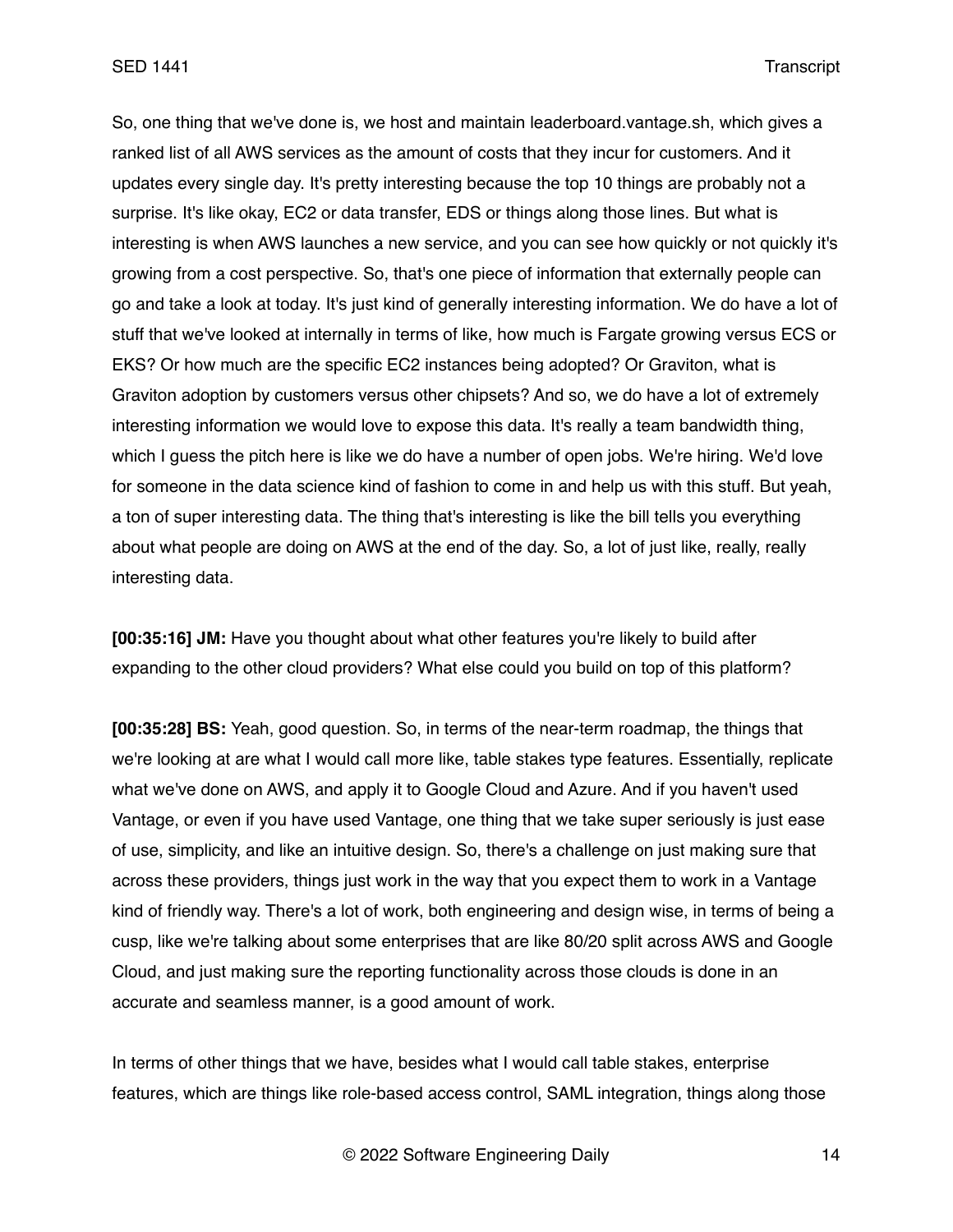lines. I think there's a lot of work that we can provide in terms of visibility for organizations to make decisions about their infrastructure from a cost perspective. So, let me give like a couple examples. One is today, people are not going to lift and shift from like AWS to GCP. They're not going to lift and shift from AWS to Azure. But I think the thing that is always kind of a question in customer's minds is what is the premium that I'm paying by being on this provider, that it may make sense to switch to another provider?

So, in terms of what I've referenced earlier in the conversation around, we want to be the full P&L representation of your cloud costs, I think a whole other component of that could be what if analysis for moving certain workloads or entire workloads from one cloud to another, or from one provider to another, and our entire stance from the Vantage side is let's just give you the information you need for your organization to make some of these decisions. And it's a decision also might be, by the way, I know that this is not something that I personally, like opine on a bunch, but at a certain stage, it may make sense for you to move certain workloads off of the cloud and move to an on-prem type of situation. Again, at the end of the day, like what we want to do from the vantage side is just give you the information to be able to make these decisions. But I think that's kind of the realm of where we're going to be going into a lot as we onboard these other providers into 2022 and beyond, and hopefully more specifics to share there as the year goes on.

**[00:38:05] JM:** How do you validate and test the accuracy of projections, and I guess, just data that you're gathering?

**[00:38:16] BS:** Yeah, good question. So, we produce forecasts that are typically done based off of the usage that's in your account per service. And then we take a look at all these various services and roll them up into a general forecast. The way forecasts are done are also done per – we have a primitive called a cost report. And a cost report is basically a set of conditions over a subset of your infrastructure. So, for example, you could create a cost report for a specific tag on your infrastructure and get a forecast from that. We do a couple different things in terms of what we've historically done for gut checking these forecasts and improving them going forward. And then what we're going to be doing just internal advantage.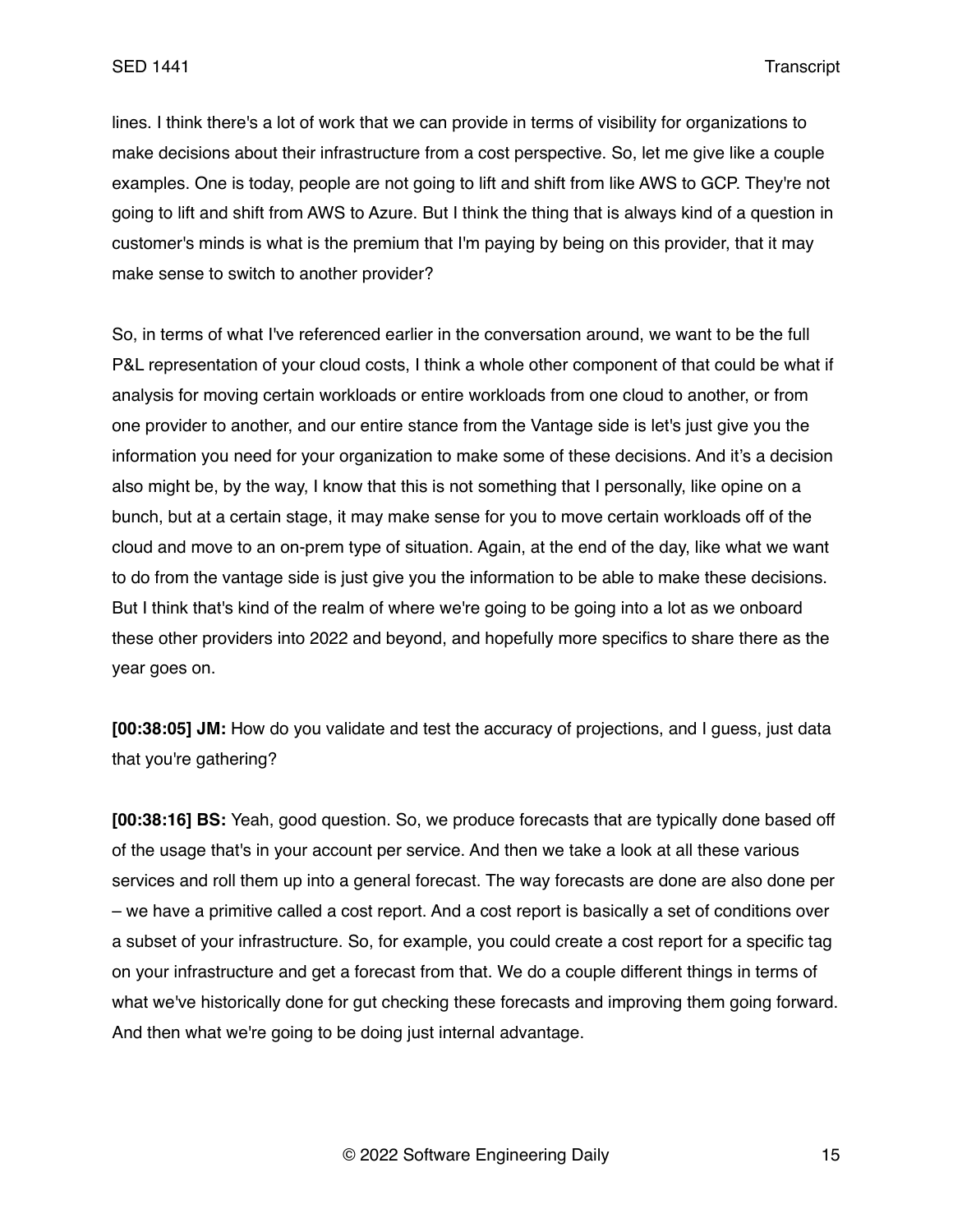In the early days, what we did, which was kind of cheating, but it was helpful is we would benchmark ourselves versus what AWS cost explorer actually was forecasting. And that got us actually pretty far along. But then the other thing, too, that we do is we record, essentially a forecast of where we think you're going to be at intra month, and then we do a look back and learning on top of that forecast, as time goes on.

So, for example, if we think you're going to be, let's say you have \$3,000 a month in costs, and we think you're going to be at \$10,000. We'll record that forecast, and then at the end of the month, see what happened for the model to essentially learn going forward, based off of everything that's happening. Our forecasting models are also trained in an anonymized fashion across thousands of different organizations at this point, so they're getting more accurate as the user base just grows on Vantage. So, that's historically what we've done, and there's going to be just a lot more of this going forward because I think one surprising thing to me is actually, there's a lot of value that customers are getting from forecasting these days in a way that I actually didn't expect, and I continue to do a large number of our enterprise kind of prospective customer calls, and I've always been surprised by how much utility people are getting from service and resource specific forecasts, which to be totally transparent was not something that we did super intentionally from the get go, was just kind of an afterthought like, "Oh, yeah, of course, you need to have forecasting." But we've really invested in it a lot, and I think it's going to be an increased area of investment going forward, just given how seemingly important is for these organizations.

**[00:40:40] JM:** You spent some time at AWS prior to starting Vantage. I'd love to know if you've gotten any conversations or feedback from people at AWS or any insights that have related to Vantage?

**[00:40:55] BS:** Not really, as much as you might expect. I think the thing that is always, I think the outside perspective on like advantage versus an AWS, it's like, are you at odds with one another? I actually, I think I may have said this in the last time we spoke, and I really do emphatically believe this to be true. I personally have a great relationship with AWS. I think the organization has like Vantage and AWS are friends, we are AWS partners, at the end of the day, as well. I am in what I would call on official contact with probably I don't even know at this point, like 15 to 20 different service teams, just us checking in with their product managers or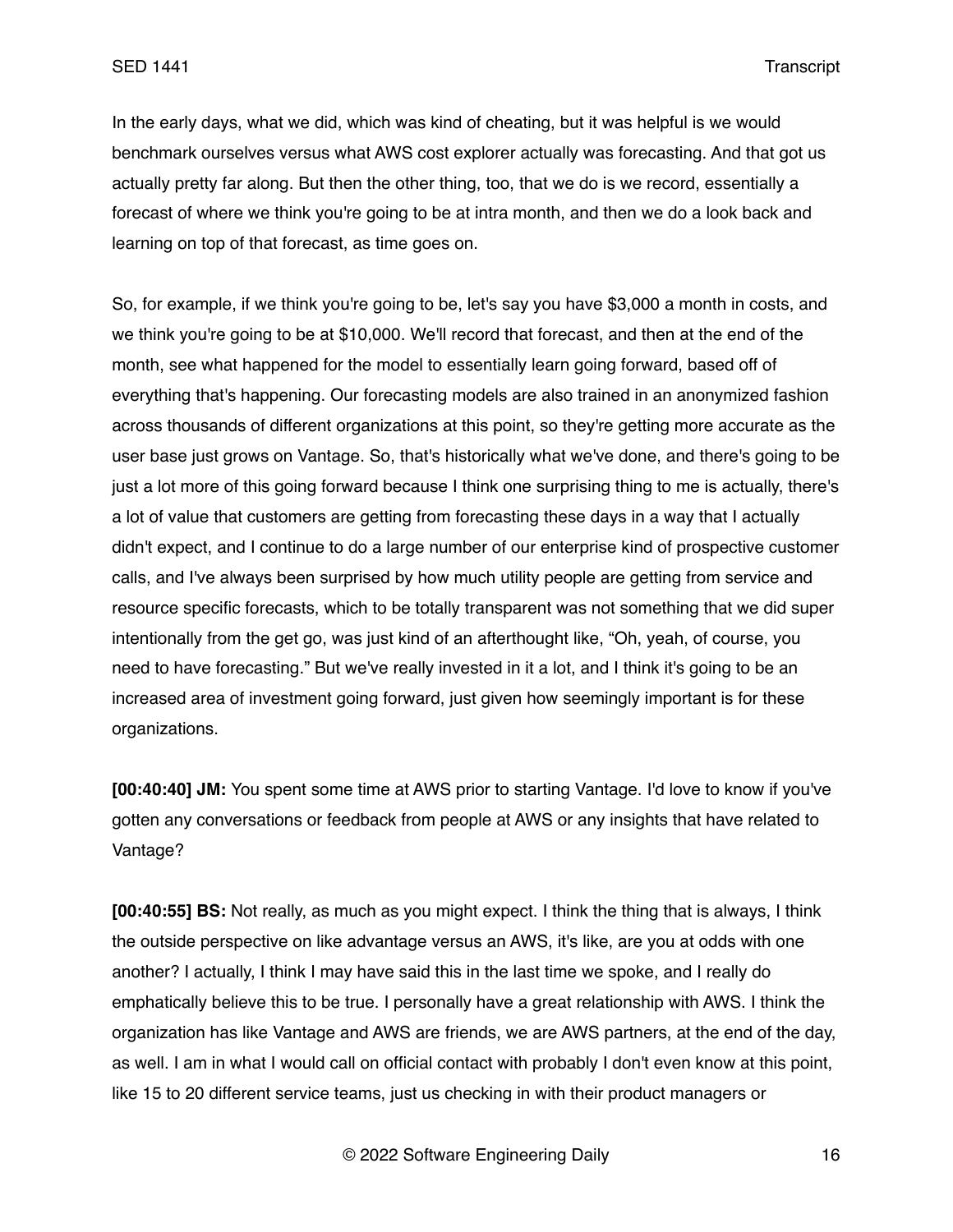engineering to make sure that one we have pricing correct, or two, there's things that they want to have included in the products, because there's things that we can help AWS with as well, in terms of like, it's probably better for them to have people running on Graviton, and it makes sense from a price perspective. So, we're happy to promote those types of things.

I mean, I would say like, AWS gets a bad rap. But at the end of the day, they're trying to do the best thing by their customers as well. I think in some regards, it's good if people are optimized on AWS from a cost perspective, because typically, what we see is once you're optimize, you actually end up spending more on public cloud, because you have that faith that you're not wasting money. So, no, as far as I know, we haven't had a single bad interaction with AWS. I would say they're actually helpful in more ways than people would expect. We also have begun having conversations with Google. I would say our relationship with Google is as good as with AWS at this stage. And like we see ourselves as the friends, these providers at the end of the day. So, yeah, nothing bad to share, only good things for the most part. And I would say like the unofficial helpers on the AWS side, in terms of like, people I can DM on Twitter or talk to you over Slack are just really, really helpful, good people.

**[00:42:49] JM:** Have you seen any interesting cost savings from people who put an emphasis on replacing their core infrastructure with lambda functions? Like moving away from even having long lived containers and just trying to move all their functionality into lambdas?

**[00:43:06] BS:** Yeah. So, what's interesting is I'm familiar with this model. There are, I think, two or three organizations I've spoken to fairly recently, and out of consideration for them, I won't mention their names, but I'm sure a number of people know who they are, that they're entirely like serverless organizations built on lambda. I think the thing that I've found is, unless everyone in your organization is fully bought into this, it's just a really hard thing to do in practice. And I think like, objectively speaking, it can make sense for a lot of organizations, but it's just hard to get right from the beginning and instill this as your engineering practice throughout the entire organization, is like the truth of it.

I would say from my perspective, it's usually the exception, not the rule and to a large degree, where it's very rare, actually, for me to see an organization all in on like a lambda. But at the end of the day, in the event that an organization is all in on lambda, their cloud costs are like,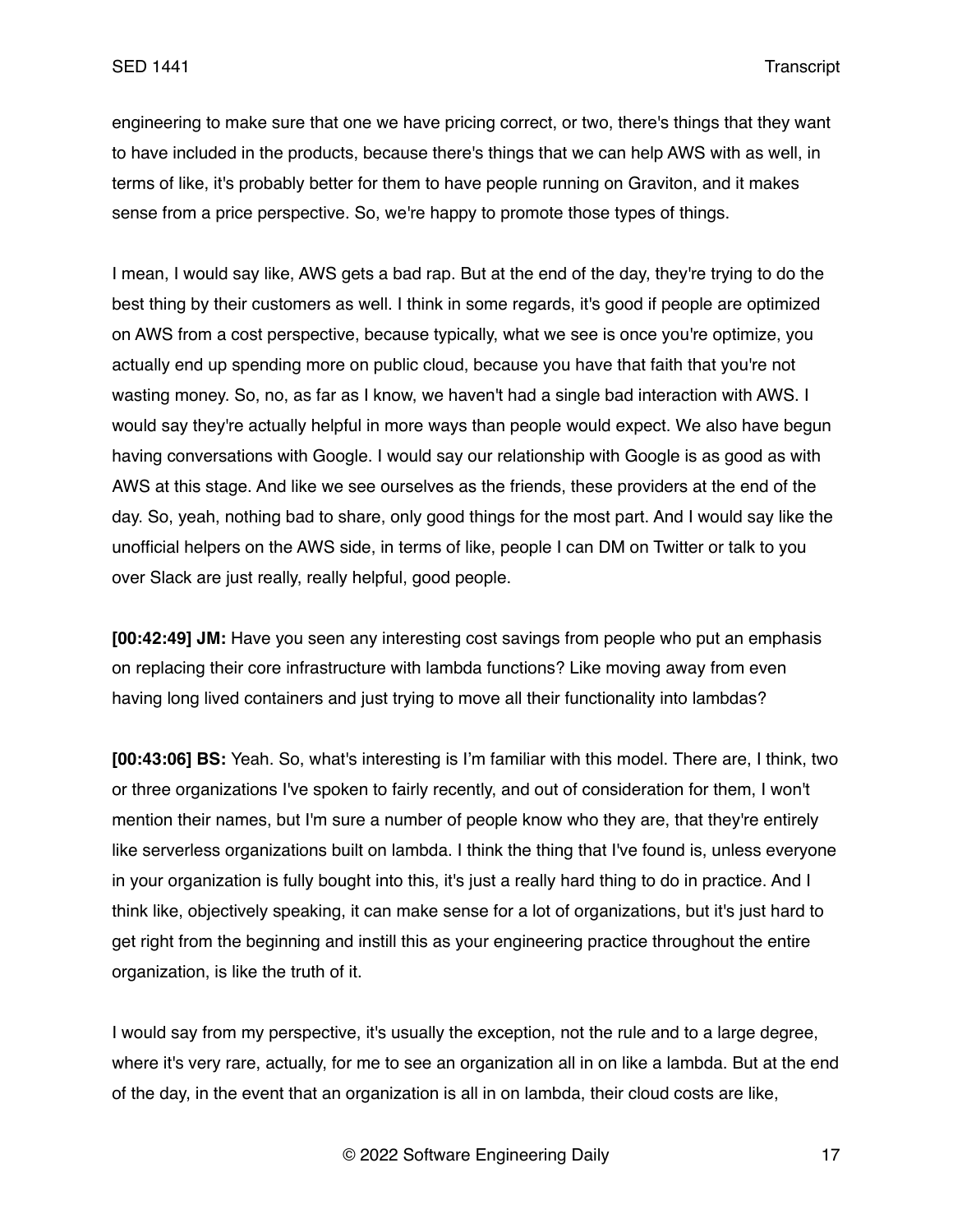dramatically smaller than I would expect. So, that's one thing for people to maybe hear. But I personally don't have a viewpoint. We at Vantage run entirely up on top of Fargate. We pay a premium for that, but we're happy with it. There's likely cost related things we could do there. But it doesn't make sense to rip out our entire workflow for something like that as an example.

**[00:44:26] JM:** What's the hardest engineering problem you've had to solve to date building Vantage?

**[00:44:31] BS:** Yeah, so very clear, these days, the amount of data that we are storing, indexing, structuring, and serving up to the user is starting to be fairly dramatic. And the thing that I mentioned around when you have line item data for hundreds of millions of dollars annualized and soon to be billions of dollars, it's just a lot of data. So, our engineering team is really – I mean, we've been spending, I would say the majority of the engineering effort is around just making sure this entire process is correct and good and stable. Because our users who are signing up for our customers, who are signing up for Vantage at this point are, we're starting to talk to like some fairly large organizations out there. And with that comes orders of magnitude larger amounts of data, and so this problem is just continuing.

But I would say, this is the engineering challenge that I expect to just be the case going forward, and our ability to show costs on even a per resource basis for an organization that may have tens or hundreds of millions of dollars in cloud costs annually, it's a hard challenge to make sure that we have that all together for them and served up in a way that's quick and easy for them to understand and everything along those lines. So, that is the clearest engineering challenge for us right now. Actually, nothing else even comes remotely close to that, I would say.

**[00:45:56] JM:** Cool. We're nearing the end of the time. Anything else to add about Vantage or what you've been working on engineering wise?

**[00:46:04] BS:** I think you've covered a lot of it. The only thing I was going to say is like, we're hiring across the board, and the team is growing fairly substantially. So, I'm happy to throw a pitch in for that. But if that's like more unappealing, then happy to admit it as well.